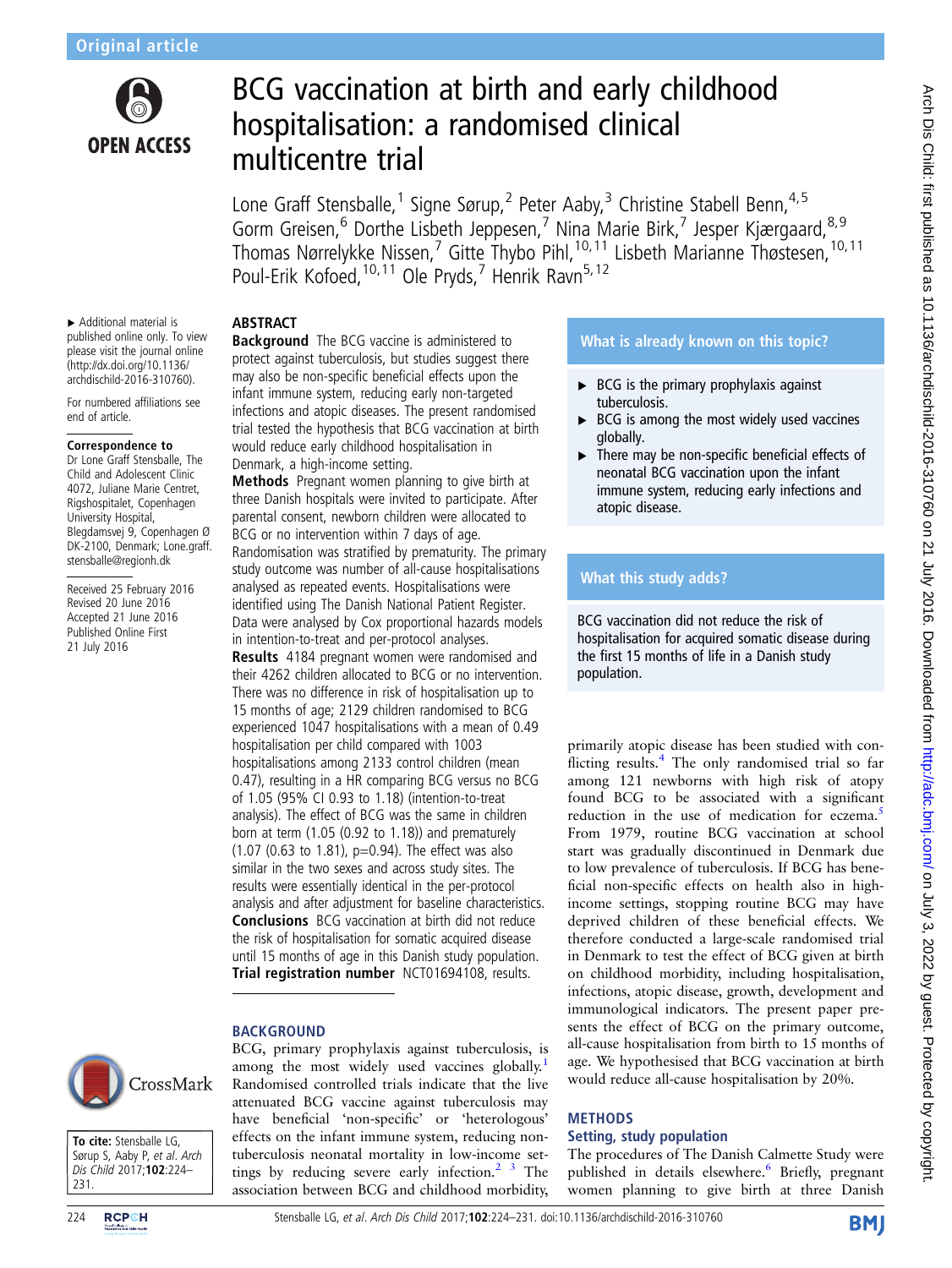<span id="page-1-0"></span>hospitals were invited. Inclusion criteria were gestational age of 32+ weeks, birth weight of 1000+ grams and a signed informed consent from the parents. Exclusion criteria were maternal intake of immunomodulating medicine during pregnancy, signs of severe illness or major malformation in the infant and no Danish-speaking parent due to concerns about language barrier. Newborns were allocated 1:1 to standard BCG vaccination with the Danish strain 1331, or no intervention within 7 days of birth. The children were allocated 1:1 in permuting blocks of 2-4-6 using an online system. Since in prior studies the strongest nonspecific effects on mortality have been seen among the smallest newborns, $^{23}$  the allocation was stratified by prematurity defined as gestational age <37 weeks. The allocation was planned stratified also by sex and study site; however, by programme error the allocation was stratified only by prematurity. Parents were not blinded to allocation since the local inflammatory reaction caused by BCG vaccination could not be mimicked, but the parents were asked not to disclose if the child had received BCG to keep study staff blinded during the data collection.

### Follow-up

The primary outcome was all-cause hospitalisations. Since the measles-mumps-rubella vaccine (MMR) may also have nonspecific effects, follow-up was censored at 15 months of age where MMR is scheduled in the Danish national vaccination programme.[7 8](#page-6-0)

All Danish residents have a unique identification number, which was used to obtain information from The Danish National Patient Register on acquired, somatic all-cause hospitalisation, including dates of admission and discharge and categorised by the International Classification of Diseases V.10 (ICD10) diagnosis codes.<sup>9</sup> <sup>10</sup> Outpatient and emergency department hospital contacts not leading to admission, and hospitalisations starting before or at the date of randomisation were excluded. Since the study aimed to examine if BCG reduced acquired somatic morbidity, diagnostic codes due to administrative procedures, admission to the maternity ward in connection with the delivery, congenital and birth-related conditions, psychiatric disease, and injuries were excluded (ICD10-specification in the online supplement).



Figure 1 Flow chart. Data collection of The Danish Calmette Study, by telephone interviews, clinical examinations and health registers. Percentages in parentheses (): Percentage among the eligible children. Percentages in square brackets []: Percentage among all randomised children. \*Interviews conducted between child age 2–4 months: BCG 98.1% (2089/2129), control 96.8% (2064/2133). #Interviews conducted between child age 10–14 months: BCG 97.9% (2084/2129), control 96.2% (2052/2133).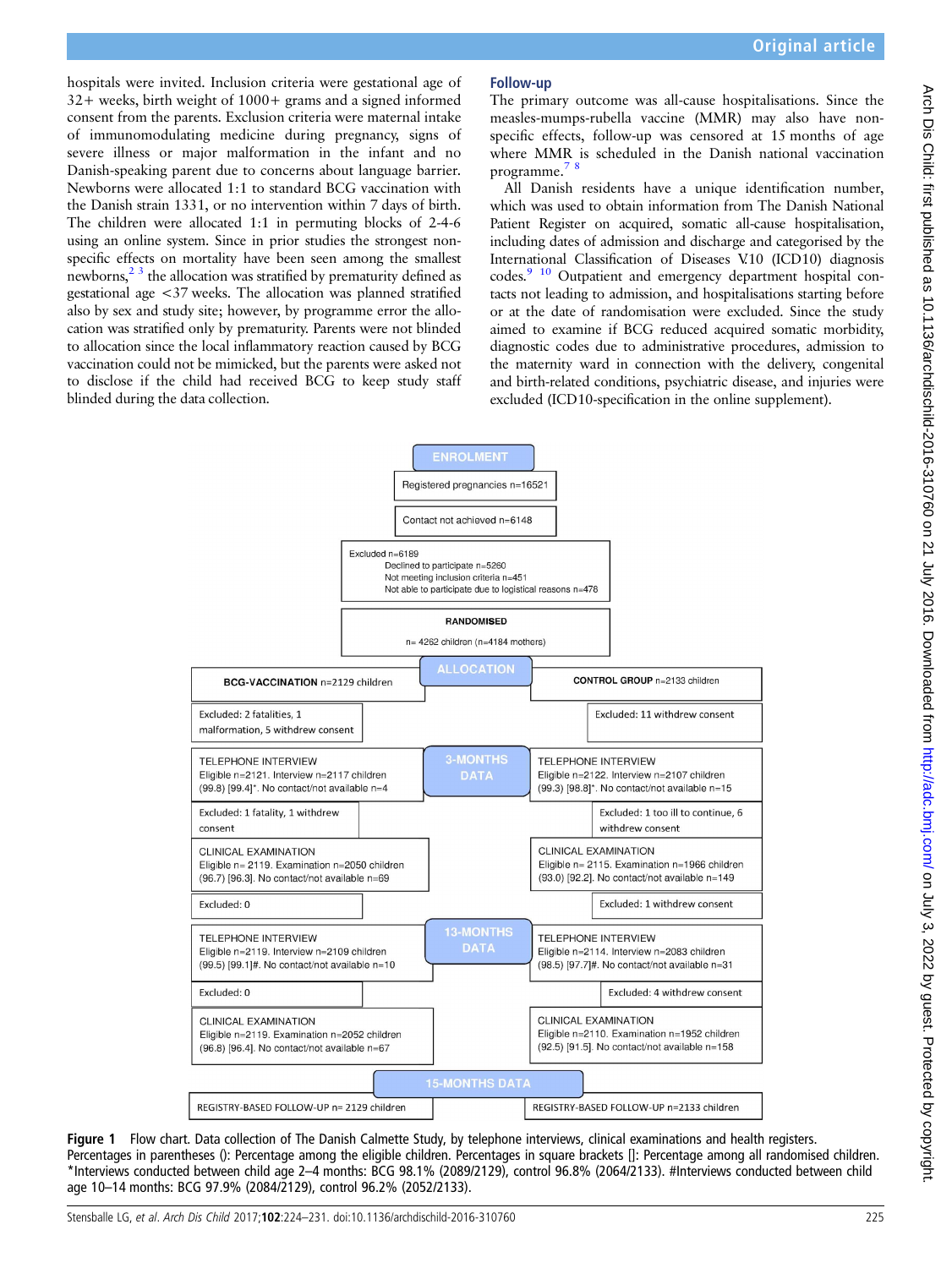Furthermore, follow-up consisted of telephone interviews and clinical examinations at 3 months and 13 months of age; secondary outcomes and adverse events will be published separately.

#### Power calculation

Sample size estimates were based on 95% CIs and a 90% power. Twenty per cent of the child population in Denmark was expected to be hospitalised during the first 15 months of life.<sup>11</sup> To detect a 20% reduction in hospitalisations during the first 15 months of life, 3972 newborns needed to be included. We expected a very small loss to follow-up in the registry-based studies and aimed to include approximately 4300 newborns.

## **Statistics**

Cox proportional hazards models were used to estimate the HR of all-cause hospitalisation between the BCG and control groups. Adjustment for recurrent hospitalisations for each child was done using robust SEs for the estimated HRs. The results are presented as HRs with 95% CIs and corresponding p values. The children were censored at migration, 15 months of age or death, whichever came first. The analyses were stratified by prematurity in accordance with the randomisation procedure. In the main 'intention-to-treat (ITT) analysis' hospitalisations within the period from randomisation to 15 months of age were analysed according to randomisation group. We also conducted a 'per-protocol (PP) analysis' in which children who did not follow the allocation were excluded and hospitalisations from time since vaccination for the BCG group and time since randomisation for controls was included. Curves for mean number of hospitalisations by randomisation arm as a function of time since randomisation were estimated using the Nelson-Aalen method. Further, we tested the effect of BCG on time to first hospitalisation.

## Secondary analyses

Using Cox models, we tested if adjustment for baseline characteristics changed the estimates. Since previous studies indicate that the non-specific effects of one vaccine may be modified by a subsequent different vaccination, $12$  follow-up was divided into 0–2 months (0–89 days) while the children had received BCG or nothing, and 3–15 months (90–456 days) when the children should have received one to three doses of diphtheria, tetanus, acellular pertussis, polio, Haemophilus influenzae type b and Streptococcus pneumonia vaccine accord-ing to the routine vaccination programme.<sup>[8](#page-6-0)</sup>

We also estimated potential effect modification by caesarean section, administration of antibiotics to the mother during delivery, birth weight  $\langle 2500 \text{ g}, \geq 0$  sibling, atopic disposition, vaccination ≤2 days of age, maternal BCG vaccination and by the two vaccine batches used in the study. The analysis by batch was adjusted for calendar months.

All analyses were performed using Stata V.13 (StataCorp LP, Texas, USA).

## RESULTS

#### Randomisation and baseline

At the three hospitals 16 521 pregnant women were invited. No response was given by 6148 families, and 6189 families were excluded primarily because they declined participation after being informed verbally about the study (fi[gure 1\)](#page-1-0). Four thousand one hundred and eighty-four pregnant women were randomised and their 4262 children allocated to BCG or no intervention (fi[gure 1\)](#page-1-0). Baseline characteristics with potential influence on

childhood morbidity did not differ between the two allocation groups except for ethnicity other than Danish and smoking, which were more common in families of control children (table 1).

The study population was characterised by a large proportion of highly educated parents, with a high prevalence of atopic diseases.

#### Treatment assignments and crossovers

Two thousand one hundred and twenty-nine children were randomised to receive BCG and 2133 children to the control group. Eleven children randomised to the BCG group did not receive the BCG vaccine and 36 children randomised to the control group received the BCG vaccine on their own initiative leaving 2118 children allocated to BCG and BCG-vaccinated groups and 2097 children randomised to control and not vaccinated groups in the PP analysis.

Table 1 Baseline characteristics by allocation among 4184 Danish mothers in The Danish Calmette Study

|                                                   | <b>BCG (N=2095)</b><br>n (%*) (NA) | Control<br>(N=2089)<br>n (%) (NA) |
|---------------------------------------------------|------------------------------------|-----------------------------------|
| Male sext                                         | 1092 (52.1) (0)                    | 1104 (52.9) (0)                   |
| Prematurity (GA<37 weeks)                         | 61(2.9)(0)                         | 60(2.9)(0)                        |
| <b>Randomisation site</b>                         | (0)                                | (0)                               |
| Rigshospitalet                                    | 751 (35.9)                         | 780 (37.3)                        |
| Hvidovre                                          | 730 (34.8)                         | 719 (34.4)                        |
| Kolding                                           | 614 (29.3)                         | 590 (28.4)                        |
| Caesarean section                                 | 411 (19.6) (0)                     | 442 (21.2) (0)                    |
| Antibiotics during delivery#                      | 333 (15.9) (0)                     | 358 (17.1) (0)                    |
| Singletons                                        | 2061 (98.4) (0)                    | 2046 (97.9) (0)                   |
| Twins                                             | 34 (1.6)                           | 42 (2.0)                          |
| <b>Triplets</b>                                   | 0                                  | 1(0.0)                            |
| Birth weight in grams (mean±SD)                   | $3519 \pm 493$ (0)                 | 3523±494 (0)                      |
| Child $<$ 1 day of age at randomisation           | 1006 (48.0) (0)                    | 1000 (47.9) (0)                   |
| Maternal age in years at birth<br>$(mean \pm SD)$ | $32.0 \pm 4.6$ (0)                 | $31.9 \pm 4.4$ (0)                |
| $\geq$ 1 parent of ethnicity other than<br>Danish | 376 (18.1) (14)                    | 458 (22.1) (15)                   |
| <b>Maternal education</b>                         | (7)                                | (6)                               |
| No higher education                               | 460 (22.0)                         | 435 (20.9)                        |
| Short/medium higher education                     | 935 (44.8)                         | 939 (45.1)                        |
| Long higher education                             | 693 (33.2)                         | 709 (34.0)                        |
| Parents living together                           | 1984 (94.9) (4)                    | 1984 (95.0) (0)                   |
| Mother BCG vaccinated                             | 364 (17.6) (27)                    | 353 (17.2) (41)                   |
| $\geq$ 1 older sibling                            | 887 (42.4) (1)                     | 843 (40.4) (2)                    |
| Atopic disposition§                               |                                    |                                   |
| Maternal atopic disease                           | 839 (41.6) (80)                    | 809 (40.3) (83)                   |
| Paternal atopic disease                           | 717 (38.2) (217)                   | 708 (37.7) (209)                  |
| Parental atopic disease                           | 1265 (65.7) (168)                  | 1243 (64.1)<br>(151)              |
| Siblings with atopic disease                      | 275 (13.3) (30)                    | 252 (12.2) (23)                   |
| Smoking during pregnancy                          |                                    |                                   |
| <b>Maternal</b>                                   | 203(9.7)(1)                        | 212 (10.2) (1)                    |
| Paternal                                          | 388 (18.9) (38)                    | 458 (22.2) (31)                   |

\*Percentage among families where the information was available.

†The sex of the first child in multiple births.

‡Antibiotics to the mother during elective caesarean section were administered after disconnection of the umbilical cord at the Kolding site and before the umbilical cord was disconnected at Rigshospitalet and Hvidovre sites.

§Atopic disposition defined as physician-diagnosed atopic eczema, asthma, allergic rhinoconjunctivitis or food allergy.

GA, gestational age; NA, not available (number of families without information on the specified variable).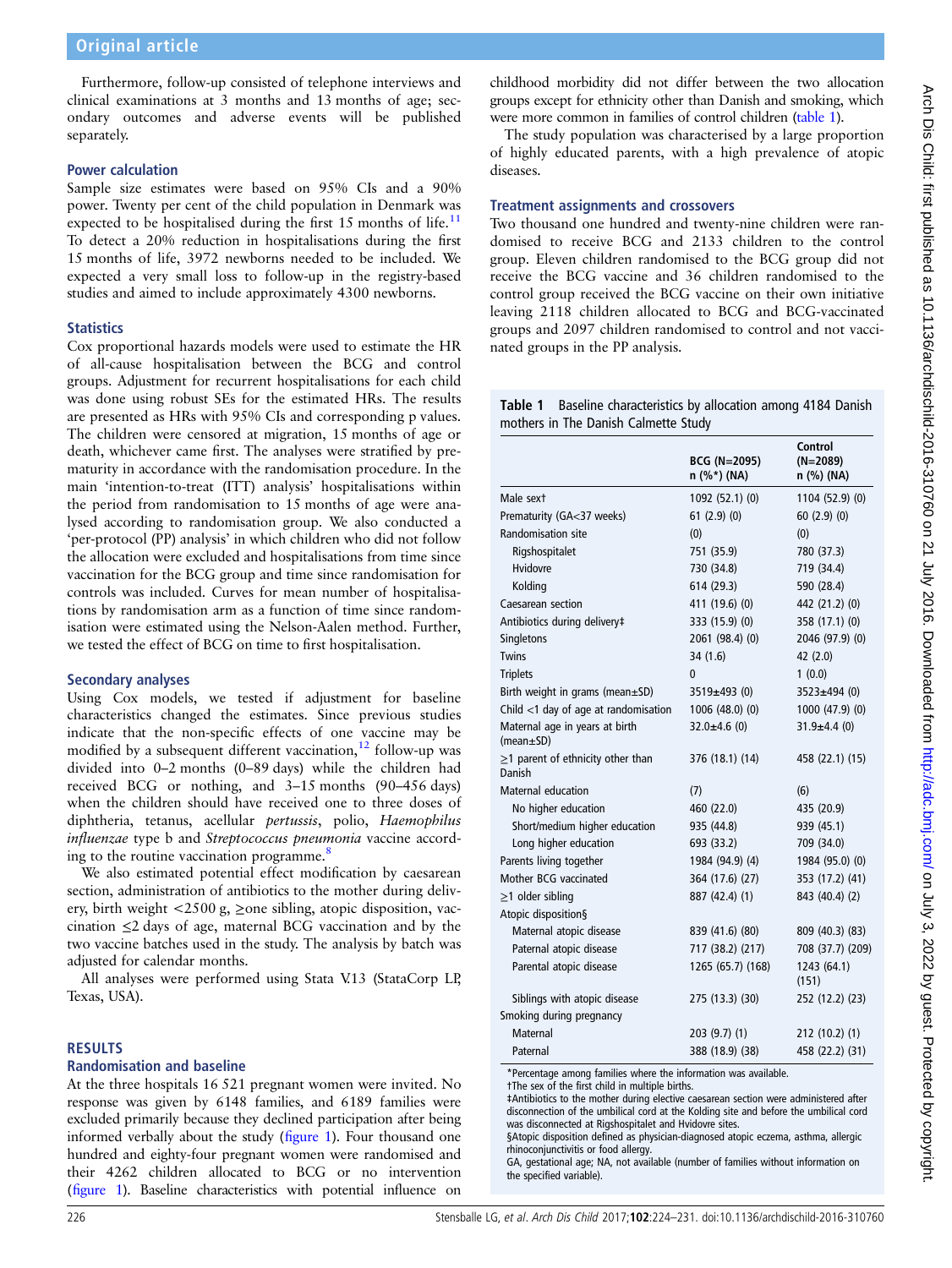Table 2 Number of hospitalisations among 4262 Danish children by allocation to BCG vaccination at birth or control group (no intervention)

| Intention-to-treat<br>analysis* | Allocated to BCG.<br>Number of<br>hospitalisations<br>$(nt)$ (mean‡)      | <b>Allocated to</b><br>control.<br>Number of<br>hospitalisations<br>$(nt)$ (mean‡) | HR,<br>crude | 95% CI       | p Value of effect<br>modification<br>between the<br>groups | HR,<br>adjusted§ | 95% CI       | p Value of effect<br>modification<br>between the<br>groups |
|---------------------------------|---------------------------------------------------------------------------|------------------------------------------------------------------------------------|--------------|--------------|------------------------------------------------------------|------------------|--------------|------------------------------------------------------------|
| All $n=4262$                    | 1047 (2129) (0.49)                                                        | 1003 (2133) (0.47)                                                                 | 1.05         | 0.93 to 1.18 |                                                            | 1.05             | 0.93 to 1.20 |                                                            |
| Prematurity                     |                                                                           |                                                                                    |              |              | 0.94                                                       |                  |              | 0.14                                                       |
| Premature¶ n=144                | 62 (71) (0.87)                                                            | 59 (73) (0.81)                                                                     | 1.07         | 0.63 to 1.81 |                                                            | 1.56             | 0.91 to 2.66 |                                                            |
| Mature n=4118                   | 985 (2058) (0.48)                                                         | 944 (2060) (0.46)                                                                  | 1.05         | 0.92 to 1.18 |                                                            | 1.03             | 0.91 to 1.17 |                                                            |
| Sex                             |                                                                           |                                                                                    |              |              | 0.44                                                       |                  |              | 0.48                                                       |
| Male $n=2241$                   | 604 (1104) (0.55)                                                         | 570 (1137) (0.50)                                                                  | 1.09         | 0.93 to 1.29 |                                                            | 1.09             | 0.93 to 1.29 |                                                            |
| Female $n=2021$                 | 443 (1025) (0.43)                                                         | 433 (996) (0.44)                                                                   | 0.99         | 0.83 to 1.20 |                                                            | 1.00             | 0.82 to 1.21 |                                                            |
| Study site                      |                                                                           |                                                                                    |              |              | 0.20                                                       |                  |              | 0.12                                                       |
| Rigshospitalet n=1567           | 383 (764) (0.50)                                                          | 391 (803) (0.49)                                                                   | 1.04         | 0.85 to 1.28 |                                                            | 1.02             | 0.82 to 1.27 |                                                            |
| Hvidovre n=1470                 | 451 (738) (0.61)                                                          | 384 (732) (0.53)                                                                   | 1.16         | 0.96 to 1.41 |                                                            | 1.21             | 0.99 to 1.47 |                                                            |
| Kolding n=1225                  | 213 (627) (0.34)                                                          | 228 (598) (0.38)                                                                   | 0.88         | 0.69 to 1.12 |                                                            | 0.87             | 0.68 to 1.11 |                                                            |
| Per-protocol<br>analysis**      | <b>BCG</b> vaccinated.<br>Number of<br>hospitalisations<br>$(nt)$ (mean‡) | Control group.<br>Number of<br>hospitalisations<br>$(nt)$ (mean $\ddagger$ )       | <b>HR</b>    | 95%-CI       | p Value of effect<br>modification<br>between the<br>groups | HR,<br>adjusted§ | 95%-CI       | p Value of effect<br>modification<br>between the<br>groups |
| All $n=4215$                    | 1044 (2118) (0.49)                                                        | 979 (2097) (0.47)                                                                  | 1.06         | 0.93 to 1.19 |                                                            | 1.06             | 0.93 to 1.20 |                                                            |
| Prematurity                     |                                                                           |                                                                                    |              |              | 0.90                                                       |                  |              | 0.13                                                       |
| Premature¶ n=143                | 62 (71) (0.87)                                                            | 57 (72) (0.79)                                                                     | 1.09         | 0.64 to 1.87 |                                                            | 1.60             | 0.92 to 2.77 |                                                            |
| Mature n=4071                   | 982 (2047) (0.48)                                                         | 922 (2025) (0.45)                                                                  | 1.05         | 0.93 to 1.20 |                                                            | 1.04             | 0.91 to 1.18 |                                                            |
| Sex                             |                                                                           |                                                                                    |              |              | 0.35                                                       |                  |              | 0.39                                                       |
| Male $n=2214$                   | 604 (1096) (0.55)                                                         | 554 (1118) (0.50)                                                                  | 1.11         | 0.95 to 1.31 |                                                            | 1.11             | 0.94 to 1.31 |                                                            |
| Female n=2000                   | 440 (1022) (0.43)                                                         | 425 (979) (0.43)                                                                   | 0.99         | 0.82 to 1.19 |                                                            | 1.00             | 0.82 to 1.21 |                                                            |
| Study site                      |                                                                           |                                                                                    |              |              | 0.28                                                       |                  |              | 0.17                                                       |
| Rigshospitalet n=1543           | 383 (761) (0.50)                                                          | 379 (782) (0.49)                                                                   | 1.05         | 0.85 to 1.30 |                                                            | 1.03             | 0.83 to 1.28 |                                                            |
| Hvidovre n=1456                 | 448 (734) (0.61)                                                          | 379 (722) (0.53)                                                                   | 1.16         | 0.96 to 1.41 |                                                            | 1.20             | 0.98 to 1.46 |                                                            |
| Kolding $n=1215$                | 213 (623) (0.34)                                                          | 221 (593) (0.37)                                                                   | 0.91         | 0.71 to 1.15 |                                                            | 0.89             | 0.70 to 1.14 |                                                            |

Intention-to-treat and per-protocol analyses.

\*All children randomised were followed from randomisation to 15 months of age and analysed according to randomisation group.

†Number of children.

‡Mean hospitalisation per child.

§Adjusted for baseline characteristics (sex, prematurity, study site, caesarean section, antibiotics during delivery, multiple birth, birth weight, child age at randomisation, maternal age, parental ethnicity (≥1 parent of ethnicity other than Danish), maternal education, parents living together, maternal BCG (by maternal recall), siblings, maternal atopy and maternal smoking during pregnancy).

¶Prematurity defined as birth before 37 weeks of gestation.

\*Children having received the BCG vaccine but randomised to control group, or vice versa were excluded. The remaining children were followed from time since vaccination for the BCG group and time since randomisation for control children.

#### Primary outcome: risk of all-cause hospitalisation

The rate of follow-up was 100% (fi[gure 1](#page-1-0)). Until 15 months of age, the 2129 children randomised to BCG experienced a total of 1047 hospitalisations, the mean hospitalisation per child being 0.49; compared with 1003 hospitalisations among 2129 children randomised to control, the mean hospitalisation per control child being 0.47. Hence, there was no difference in number of hospitalisations from randomisation to 15 months of age in the ITT analysis (table 2 and figure 2).

There was no effect modification by prematurity, sex or study site (table 2); however, the rate of hospitalisation was lower at the Kolding site where short acute admissions were classified as outpatient consultations. The results were essentially identical in the PP analysis (table 2). If the outcome was defined as time to first hospitalisation instead of recurrent hospitalisations, the HRs were 1.01 (0.91 to 1.13) (ITT) and 1.02 (0.92 to 1.14) (PP), respectively. The inclusion in the analysis of children from multiple births as clusters did not change the estimates (data not shown).



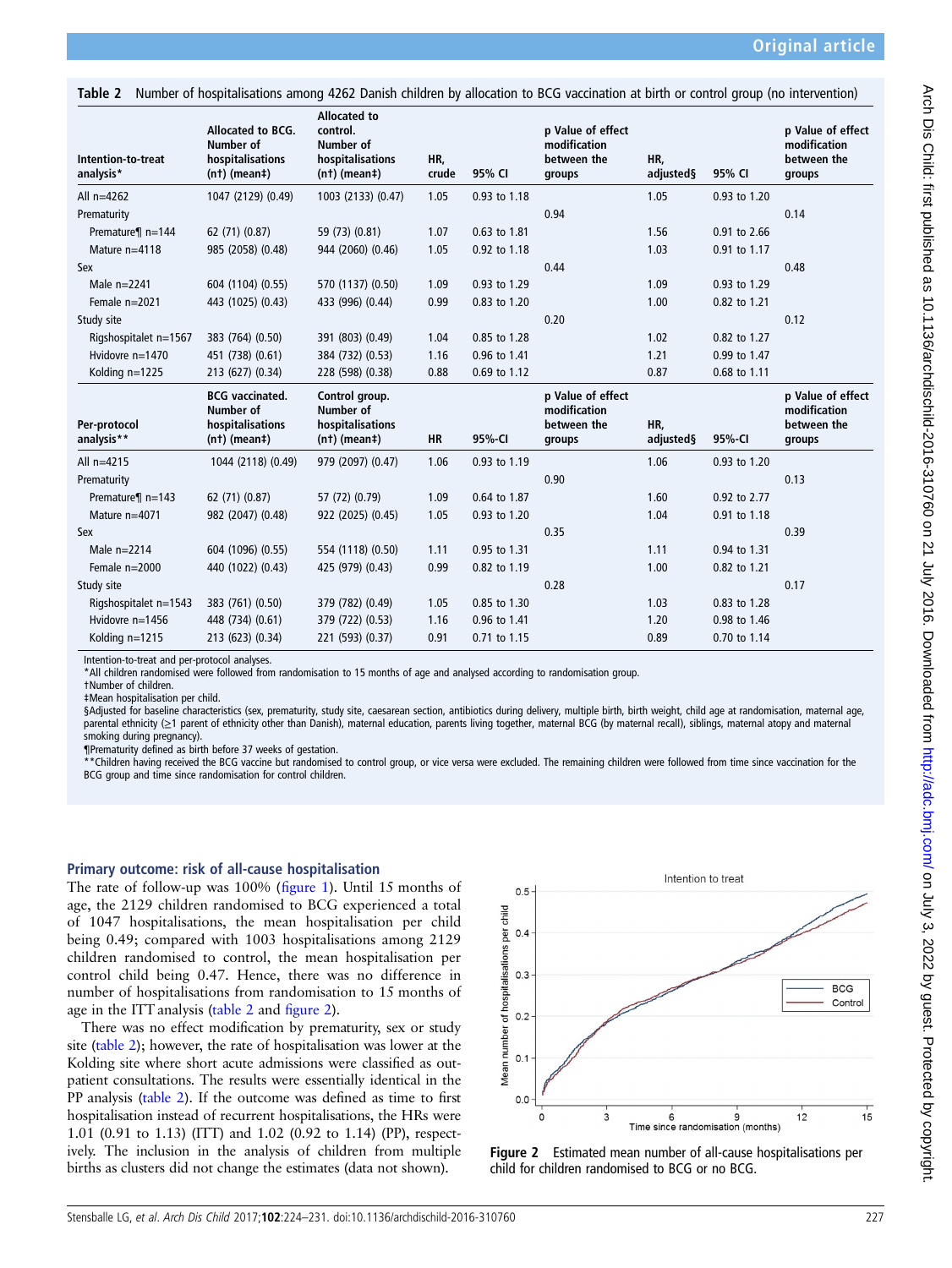| Intention-to-treat analysis             | Allocated to BCG (n=2129).<br>Number of hospitalisations (n)<br>$(mean*)$      | Allocated to control (n=2133).<br>Number of hospitalisations (n)<br>$(mean*)$ |           | HR, crude | 95% CI       | p Value of effect<br>modification<br>between the<br>groups | HR, adjusted t | 95% CI       | modification | P Value of effect<br>between the groups                 |
|-----------------------------------------|--------------------------------------------------------------------------------|-------------------------------------------------------------------------------|-----------|-----------|--------------|------------------------------------------------------------|----------------|--------------|--------------|---------------------------------------------------------|
|                                         |                                                                                |                                                                               |           |           |              |                                                            |                |              |              |                                                         |
| Caesarean section n=892                 | 239 (428) (0.56)                                                               | 281 (464) (0.61)                                                              |           | 0.91      | 0.72 to 1.16 | 0.19                                                       | 0.98           | 0.77 to 1.26 | 0.53         |                                                         |
| No n=3370                               | 808 (1701) (0.48)                                                              | 722 (1669) (0.43)                                                             |           | 1.10      | 0.95 to 1.27 |                                                            | 1.08           | 0.93 to 1.25 |              |                                                         |
| Antibiotics during delivery n=712       | 233 (340) (0.69)                                                               | 213 (372) (0.57)                                                              |           | 1.22      | 0.92 to 1.61 | 0.24                                                       | 1.23           | 0.92 to 1.65 | 0.25         |                                                         |
| No n=3550                               | 814 (1789) (0.46)                                                              | 790 (1761) (0.45)                                                             |           | 1.01      | 0.88 to 1.16 |                                                            | 1.01           | 0.88 to 1.16 |              |                                                         |
| Birth weight $<$ 2500 g n=123           | 46 (61) (0.75)                                                                 | 53 (62) (0.86)                                                                |           | 0.91      | 0.51 to 1.62 | 0.62                                                       | 1.05           | 0.59 to 1.88 | 0.99         |                                                         |
| No n=4139                               | 1001 (2068) (0.48)                                                             | 950 (2071) (0.46)                                                             |           | 1.05      | 0.93 to 1.19 |                                                            | 1.05           | 0.93 to 1.20 |              |                                                         |
| $\geq$ 1 older sibling n=1761           | 427 (905) (0.47)                                                               | 406 (856) (0.47)                                                              |           | 0.98      | 0.93 to 1.28 | 0.40                                                       | 0.97           | 0.80 to 1.17 | 0.28         |                                                         |
| No n=2498                               | 619 (1223) (0.51)                                                              | 596 (1275) (0.47)                                                             |           | 1.09      | 0.81 to 1.19 |                                                            | 1.11           | 0.94 to 1.32 |              |                                                         |
| Disposition                             |                                                                                |                                                                               |           |           |              |                                                            |                |              |              |                                                         |
| Parental atopic disease n=2558          | 664 (1286) (0.52)                                                              | 614 (1272) (0.48)                                                             |           | 1.07      | 0.91 to 1.24 | 0.26                                                       | 1.08           | 0.92 to 1.27 | 0.36         |                                                         |
| No n=1379                               | 298 (675) (0.44)                                                               | 340 (704) (0.48)                                                              |           | 0.91      | 0.73 to 1.14 |                                                            | 0.95           | 0.76 to 1.19 |              |                                                         |
| Siblings with atopic disease<br>$n=532$ | 149 (276) (0.54)                                                               | 123 (256) (0.48)                                                              |           | 1.11      | 0.79 to 1.58 | 0.68                                                       | 1.16           | 0.81 to 1.66 | 0.57         |                                                         |
| No n=3667                               | 882 (1823) (0.48)                                                              | 873 (1854) (0.47)                                                             |           | 1.03      | 0.90 to 1.17 |                                                            | 1.04           | 0.91 to 1.19 |              |                                                         |
| Season‡                                 |                                                                                |                                                                               |           |           |              |                                                            |                |              |              |                                                         |
| Winter n=1047                           | 324 (522) (0.62)                                                               | 301 (525) (0.57)                                                              |           | 1.08      | 0.85 to 1.37 | 0.46                                                       | 1.08           | 0.85 to 1.38 | 0.43         |                                                         |
| Spring n=981                            | 246 (488) (0.50)                                                               | 205 (493) (0.42)                                                              |           | 1.22      | 0.95 to 1.55 |                                                            | 1.24           | 0.96 to 1.59 |              |                                                         |
| Summer n=1057                           | 192 (530) (0.36)                                                               | 199 (527) (0.38)                                                              |           | 0.96      | 0.74 to 1.25 |                                                            | 0.97           | 0.74 to 1.28 |              |                                                         |
| Autumn n=1177                           | 285 (589) (0.48)                                                               | 298 (588) (0.51)                                                              |           | 0.96      | 0.76 to 1.20 |                                                            | 0.95           | 0.75 to 1.20 |              |                                                         |
| Mother BCG vaccinated n=740             | 168 (372) (0.45)                                                               | 206 (368) (0.56)                                                              |           | 0.81      | 0.60 to 1.09 | 0.05                                                       | 0.83           | 0.60 to 1.13 | 0.09         |                                                         |
| No n=3453                               | 871 (1730) (0.50)                                                              | 775 (1723) (0.45)                                                             |           | 1.12      | 0.98 to 1.28 |                                                            | 1.11           | 0.97 to 1.28 |              |                                                         |
| Per-protocol analysis                   | BCG vaccinated (n=2118).<br><b>Number of hospitalisations</b><br>$(n)$ (mean*) | Control group (n=2097).<br><b>Number of hospitalisations</b><br>$(n)$ (mean*) | HR, crude | 95% CI    |              | p Value of effect<br>modification<br>between the groups    | HR, adjustedt  | 95% CI       |              | P Value of effect<br>modification<br>between the groups |
| Caesarean section n=881                 | 236 (424) (0.56)                                                               | 276 (457) (0.60)                                                              | 0.96      |           | 0.72 to 1.16 | 0.17                                                       | 0.98           | 0.76 to 1.25 |              | 0.45                                                    |
| No n=3334                               | 808 (1694) (0.48)                                                              | 703 (1640) (0.43)                                                             | 1.12      |           | 0.97 to 1.29 |                                                            | 1.09           | 0.94 to 1.26 |              |                                                         |
| Antibiotics during delivery n=701       | 233 (339) (0.69)                                                               | 209 (362) (0.58)                                                              | 1.21      |           | 0.92 to 1.60 | 0.29                                                       | 1.22           | 0.90 to 1.64 |              | 0.30                                                    |
| No n=3514                               | 811 (1779) (0.46)                                                              | 770 (1735) (0.44)                                                             | 1.02      |           | 0.89 to 1.17 |                                                            | 1.02           | 0.89 to 1.18 |              |                                                         |
| Birth weight $<$ 2500 g n=122           | 46 (61) (0.75)                                                                 | 53 (61) (0.87)                                                                | 0.89      |           | 0.50 to 1.60 | 0.56                                                       | 1.04           | 0.58 to 1.87 |              | 0.95                                                    |
| No n=4093                               | 998 (2057) (0.49)                                                              | 926 (2036) (0.46)                                                             | 1.07      |           | 0.94 to 1.21 |                                                            | 1.06           | 0.93 to 1.21 |              |                                                         |
| $\geq$ 1 older sibling n=1751           | 427 (901) (0.47)                                                               | 498 (850) (0.47)                                                              | 1.00      |           | 0.83 to 1.21 | 0.46                                                       | 0.98           | 0.81 to 1.19 |              | 0.32                                                    |
| No n=2461                               | 616 (1216) (0.51)                                                              | 580 (1245) (0.47)                                                             | 1.10      |           | 0.93 to 1.29 |                                                            | 1.12           | 0.94 to 1.32 |              |                                                         |
| Atopic disposition                      |                                                                                |                                                                               |           |           |              |                                                            |                |              |              |                                                         |
| Parental atopic disease n=2530          | 664 (1278) (0.52)                                                              | 599 (1252) (0.48)                                                             | 1.08      |           | 0.93 to 1.26 | 0.20                                                       | 1.10           | 0.94 to 1.29 |              | 0.27                                                    |
| No n=1361                               | 295 (672) (0.44)                                                               | 332 (689) (0.48)                                                              | 0.89      |           | 0.73 to 1.13 | 0.69                                                       | 0.94           | 0.75 to 1.18 |              | 0.59                                                    |
| Siblings with atopic disease n=528      | 149 (274) (0.54)                                                               | 122 (254) (0.48)                                                              | 1.12      |           | 0.79 to 1.59 |                                                            | 1.16           | 0.81 to 1.67 |              |                                                         |
| No n=3634                               | 879 (1814) (0.49)                                                              | 850 (1820) (0.47)                                                             | 1.04      |           | 0.91 to 1.19 |                                                            | 1.05           | 0.91 to 1.20 |              |                                                         |
| Season‡                                 |                                                                                |                                                                               |           |           |              |                                                            |                |              |              |                                                         |
| Winter n=1035                           | 321 (519) (0.62)                                                               | 299 (516) (0.58)                                                              | 1.07      |           | 0.84 to 1.36 | 0.48                                                       | 1.06           | 0.83 to 1.35 |              | 0.44                                                    |
| Spring n=970                            | 246 (488) (0.50)                                                               | 196 (482) (0.41)                                                              | 1.24      |           | 0.97 to 1.59 |                                                            | 1.26           | 0.98 to 1.63 |              |                                                         |
| Summer n=1042                           | 192 (525) (0.37)                                                               | 195 (517) (0.38)                                                              | 0.97      |           | 0.74 to 1.26 |                                                            | 0.98           | 0.74 to 1.29 |              |                                                         |
|                                         |                                                                                |                                                                               | 0.98      |           |              |                                                            | 0.97           | 0.77 to 1.23 |              |                                                         |
| Autumn n=1168                           | 285 (586) (0.49)                                                               | 289 (582) (0.50)                                                              |           |           | 0.75 to 1.24 |                                                            |                |              |              |                                                         |

Table 3 Secondary analysis

Continued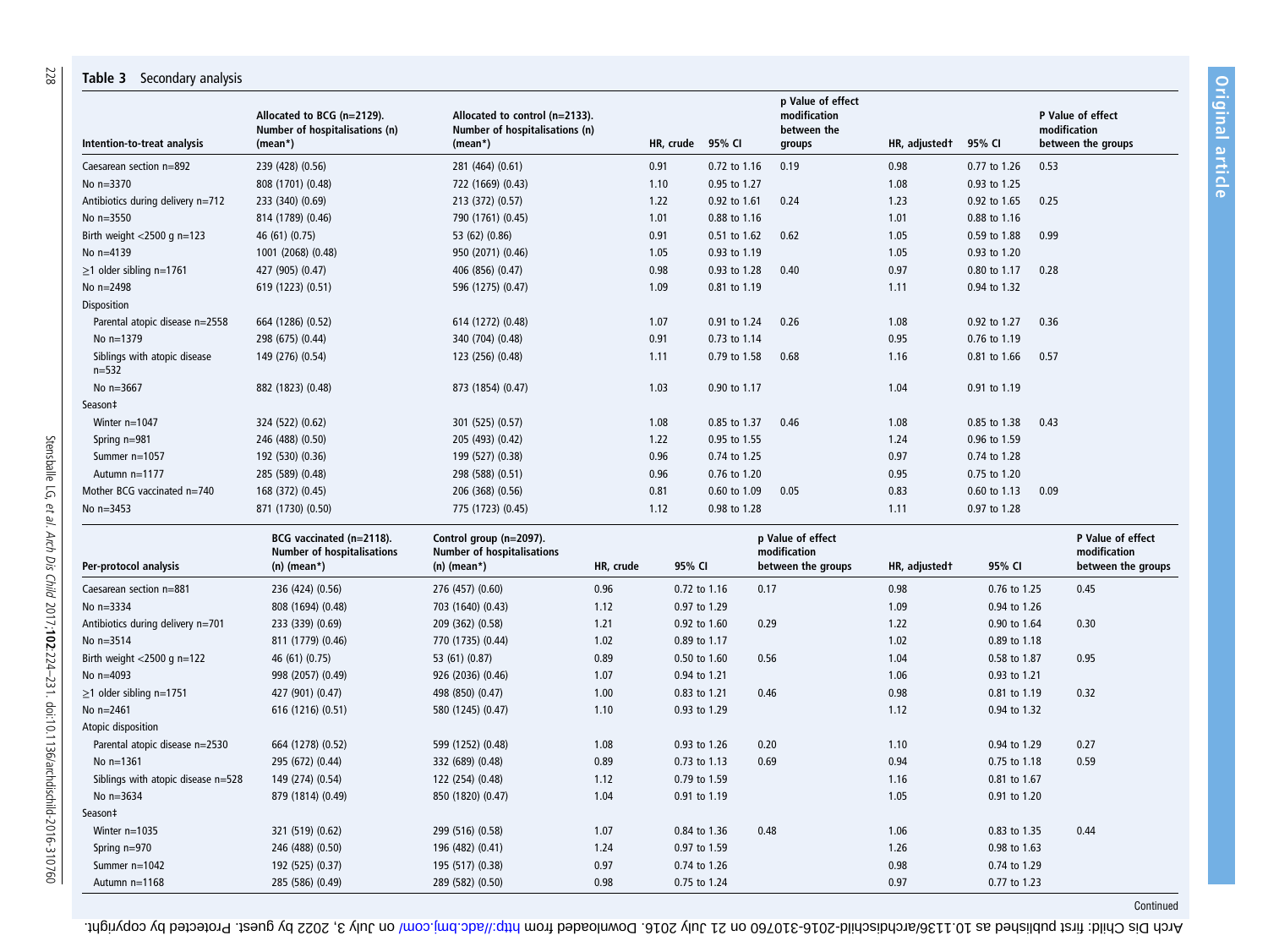| Table 3 Continued                                              | $BCG$ vaccinated (n= $2118$ ).                                                                                                                                                                                                                                                                                                                                                                                                                                                                                                                                                                                                                     | Control                                                      |           |                         | p Value of effect                              |                  |                         | P Value of effect                  |
|----------------------------------------------------------------|----------------------------------------------------------------------------------------------------------------------------------------------------------------------------------------------------------------------------------------------------------------------------------------------------------------------------------------------------------------------------------------------------------------------------------------------------------------------------------------------------------------------------------------------------------------------------------------------------------------------------------------------------|--------------------------------------------------------------|-----------|-------------------------|------------------------------------------------|------------------|-------------------------|------------------------------------|
| Per-protocol analysis                                          | Number of hospitalisations<br>$(n)$ (mean*)                                                                                                                                                                                                                                                                                                                                                                                                                                                                                                                                                                                                        | Number of hospitalisations<br>group (n=2097).<br>(n) (mean*) | HR, crude | 95% CI                  | between the groups<br>modification             | HR, adjustedt    | 95% CI                  | between the groups<br>modification |
| Mother BCG vaccinated n=721                                    | 168 (371) (0.45)                                                                                                                                                                                                                                                                                                                                                                                                                                                                                                                                                                                                                                   | 191 (350) (0.55)                                             | 0.83      | $0.61$ to $1.13$        | 0.08                                           | 0.84             | $0.61$ to $1.16$        | $\overline{11}$                    |
| No n=3427                                                      | 868 (1722) (0.50)                                                                                                                                                                                                                                                                                                                                                                                                                                                                                                                                                                                                                                  | 766 (1705) (0.45)                                            | 1.08      | $0.98$ to $1.28$        |                                                | $\overline{111}$ | 0.97 to 1.28            |                                    |
| Child ≤2 days at vaccination#<br>$n = 1775$                    | 863 (0.49)                                                                                                                                                                                                                                                                                                                                                                                                                                                                                                                                                                                                                                         |                                                              | 1.05      | $0.92$ to $1.19$        |                                                | 1.06             | 0.93 to 1.22            |                                    |
| $>2$ days§ n=343                                               | 181 (0.53)                                                                                                                                                                                                                                                                                                                                                                                                                                                                                                                                                                                                                                         | 979 (2097) (0.47)                                            |           | $0.89$ to $1.39$        | 0.60 (test of difference<br>in the BCG effect) | 105              | 0.83 to 1.34            | 0.95                               |
| Batch 111046B§¶ n=923                                          | 535 (0.58)                                                                                                                                                                                                                                                                                                                                                                                                                                                                                                                                                                                                                                         | 979 (2097) (0.47)                                            | 1.04      | 0.88 to 1.23            | 0.69 (test of difference<br>in the BCG effect) | 106              | 0.88 to 1.27            | 0.70                               |
| $112032A\S$ n=1195                                             | 509 (0.43)                                                                                                                                                                                                                                                                                                                                                                                                                                                                                                                                                                                                                                         |                                                              | 1.07      | $0.90 \text{ to } 1.26$ |                                                | 1.06             | $0.90 \text{ to } 1.26$ |                                    |
| Mean hospitalisation per child.<br>§Among vaccinated children. | rAdjusted for baseline characteristics (sex, prematurity, study site, caesarean section, antibiotics during delivery, multiple birth, birth weight, child age ar randomisation, maternal age, parental ethnicity (≥1 parent of<br>Test of effect modifications and differences in the BCG effect. HRs of hospitalisations among 4262 Danish children by allocation to BCG vaccination at birth or control group.<br>FWinter: December, January, February. Spring: March, April, May. Summer: June, July, August. Autumn: September, October, November.<br>education, parents living together, matemal BCG (by maternal recall), siblings, maternal | atopy and maternal smoking during pregnancy).                |           |                         |                                                |                  |                         |                                    |

# Secondary analyses

Adjustment for all baseline characteristics essentially did not change the estimates (see table 2 and 3), the HR of hospitalisation was 1.05 (0.93 to 1.20) for children randomised to BCG. For children randomised to BCG, the risk of hospitalisation was 0.98 (0.83 to 1.16) until 3 months and 1.09 (0.94 to 1.27) after 3 months of age. No statistically significant effect modification by caesarean section, administration of antibiotics to the mother during vaginal delivery, birth weight  $\langle 2500 \text{ g}, \geq 1 \text{ sibling}$ , atopic disposition, age at vaccination ≤2 days, maternal BCG vaccination and BCG vaccine batch was observed (table 3). However, a tendency towards protection against hospitalisation was observed among BCGvaccinated children whose mother was also BCG vaccinated (table 3).

# **DISCUSSION**

We hypothesised that BCG vaccination at birth would have nonspecific beneficial effects and reduce overall childhood hospitalisation for somatic acquired disease (injuries excluded) from birth to 15 months of age by 20% in the high-income setting of Denmark. We were not able to confirm this.

# Strengths and weaknesses

The strengths of the present study lie in the randomised clinical multicentre trial design with adequate power. Data on the primary study outcome, all-cause hospitalisation, were collected independently of the study, decreasing the risk of bias. All participants could be followed up through the public registers.

The study may be limited by our choice of all-cause hospitalisation as primary outcome, which was chosen because of its potentially high impact on public health and because this outcome included both hospitalisation-requiring infections and severe manifestations of atopic disease. Given the high incidence of hospitalisations, this outcome, however, may not have been specific enough to detect a potential beneficial immune-training effect of BCG.

# Comparison with other studies

In low-income settings, two randomised controlled trials among low birthweight children found BCG to reduce non-tuberculosis mortality until 6 months of age, in particular neonatal sepsis and respiratory infections.<sup>2</sup><sup>3</sup> Recent immunological studies have provided a potential mechanism by showing that BCG induces trained innate immunity through epigenetic reprogramming of monocytes,<sup>13</sup> <sup>14</sup> which was still present 12 months after BCG.<sup>[13 15](#page-6-0)</sup> In Guinean babies, BCG was associated with increased responses to heterologous innate stimulation.<sup>[16](#page-6-0)</sup>

There may be other explanations for the lack of effect of BCG on all-cause hospitalisation in Denmark.

First, in a system with free healthcare, hospitalisation for acquired somatic disease may not represent a sufficiently specific measure of disease. A high level of parental concern in combination with a low professional threshold for hospitalisation of young infants is likely to have inflated the hospitalisation rate. The rate of all-cause hospitalisation was 50% higher than expected.

Second, there are obvious differences in exposure to infection between Denmark and the low-income settings where the beneficial non-specific effects of BCG on mortality have been observed. The majority of children in the present study had no

§Among vaccinated children. ¶Adjusted for seasonality in months.

for seasonality in months children.

g<br>ter SAmong **TAdiuste**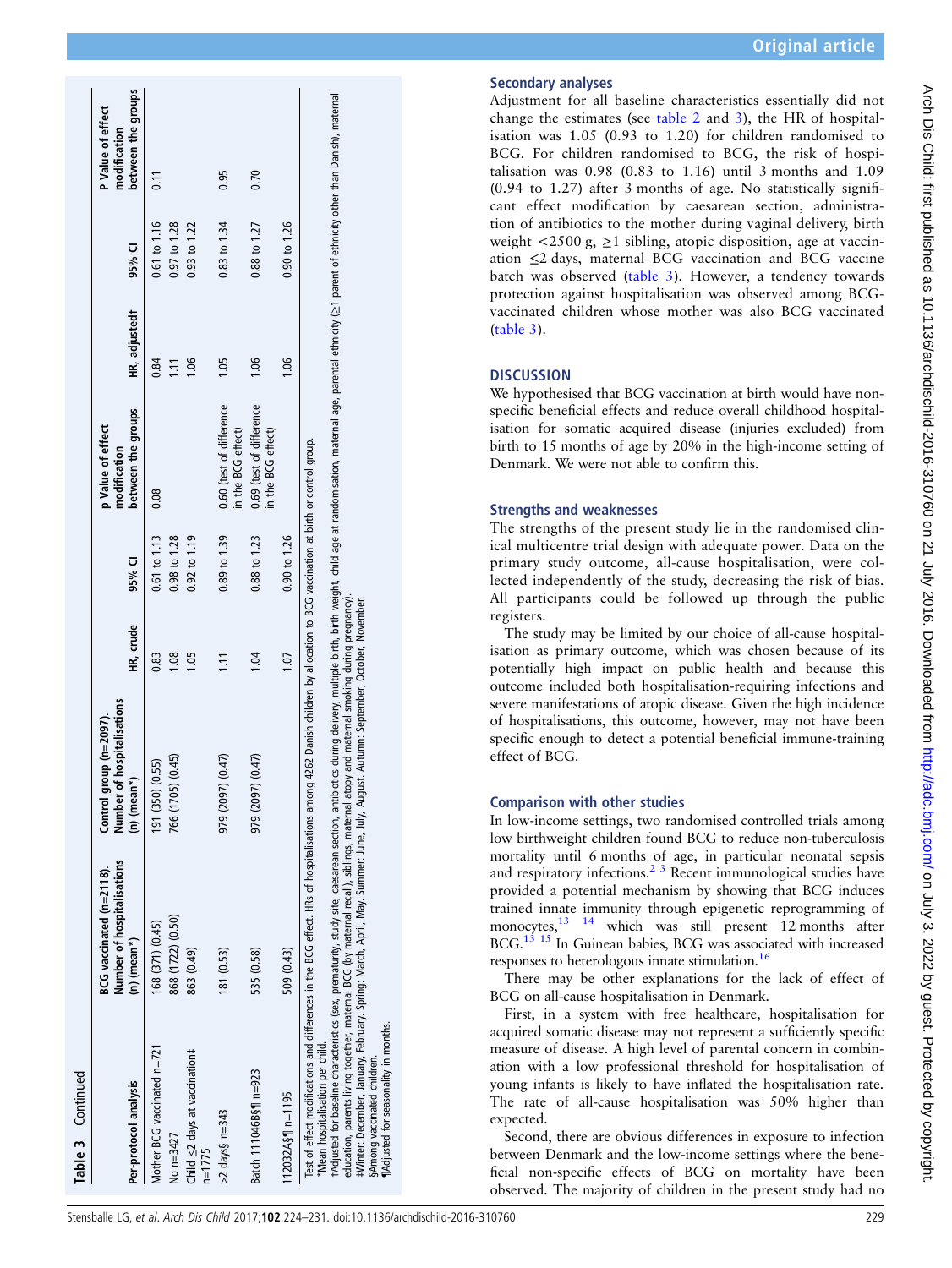<span id="page-6-0"></span>siblings, thus, presumably the exposure to infections was limited until they started day care around 1 year of age.

Third, we previously found that maternal immunity may also be of importance to the non-specific response to measles vaccination in the child; $17$  we therefore also asked whether the mothers in The Danish Calmette Study had been BCG vaccinated. In low-income settings the majority of mothers will have been BCG vaccinated, whereas in our study only 17% of the mothers had been BCG vaccinated, because BCG was discontinued in the early 1980s. That early exposure may be of importance to the child's response to BCG was also indicated by two studies comparing cytokine responses after BCG in UK and Malawi infants, and finding significant differences, which were ascribed to exposure very early, in utero, or within the first few months of life.<sup>18</sup> <sup>19</sup> Further, it has been shown that foetal T helper cells can be sensitised to mycobacterial purified protein derivative in utero.<sup>[20](#page-7-0)</sup> In agreement with this, in a preplanned secondary analysis of hospitalisations for infection within the present trial, a significant beneficial effect of BCG among children of BCG-vaccinated mothers was observed (personal communication, Stensballe LG, Greisen G, Jeppesen DL, et al. The effect of BCG vaccination at birth on risk of hospitalization for infection in Denmark. A randomized clinical multicenter trial. 2015. Unpublished work). If maternal exposure to BCG or mycobacteria is essential for the development of beneficial nonspecific effects of BCG, this may explain the beneficial effect of BCG observed in low-income countries but not overall in the present study.

Fourth, genetics differ between the populations of West Africa and Denmark; $^{21-23}$  $^{21-23}$  $^{21-23}$  however, the influence of this is not clear and it should be noted that others have found evidence of beneficial effects of BCG in Denmark.[24](#page-7-0)

#### **CONCLUSIONS**

BCG vaccine at birth did not decrease the risk of hospitalisation for somatic acquired disease until 15 months of age in our highincome setting.

#### Author affiliations <sup>1</sup>

<sup>1</sup>The Child and Adolescent Clinic 4072, Juliane Marie Centret, Rigshospitalet, Copenhagen University Hospital, Copenhagen Ø, Denmark

- <sup>2</sup> Research Center for Vitamins and Vaccines (CVIVA), Bandim Health Project, Statens Serum Institut, Copenhagen S, Denmark
- <sup>3</sup>Bandim Health Project, Statens Serum Institut, Copenhagen S, Denmark

4 Research Center for Vitamins and Vaccines (CVIVA), Statens Serum Institut, Copenhagen S, Denmark

<sup>5</sup>OPEN, Institute of Clinical Research, University of Southern Denmark/Odense University Hospital, Denmark

<sup>6</sup>The Neonatal Department, Juliane Marie Centret, Rigshospitalet, Copenhagen University Hospital, Copenhagen Ø, Denmark

<sup>7</sup>Department of Paediatrics, 460, Copenhagen University Hospital, Hvidovre, Hvidovre, Denmark

<sup>8</sup>Research Unit Womens' and Childrens' Health, The Child and Adolescent Clinic 4072, Juliane Marie Centret, Rigshospitalet, Copenhagen University Hospital, Copenhagen Ø, Denmark

9 Denmark Copenhagen University Hospital, Copenhagen Ø, Denmark

<sup>10</sup>Department of Paediatrics, Kolding Hospital, Kolding, Denmark<br><sup>11</sup>Institute of Regional Health Research, University of Southern Denmark, Denmark<br><sup>12</sup>Research Center for Vitamins and Vaccines (CVIVA), Bandim Health Pro Statens Serum Institut, Copenhagen S, Denmark

Acknowledgements The authors thank the families and children for their participation, and The Danish Calmette Study staff for their commitment. The authors also thank the Data Safety Monitoring Board members Frank Shann, Professor of Paediatric Intensive Care Medicine, Melbourne, Per Kragh Andersen, Professor of Biostatistics, Copenhagen, and Jørn Olsen, Professor of Epidemiology, Aarhus (chair).

Contributors LGS conceived the idea and is the guarantor of the study. LGS, GG, DLJ, P-EK, OP supervised the collection of data by telephone interviews and clinical examinations and NMB, JK, TNN, GTP, LMT participated in this data collection. LGS, GG, P-EK, OP, CSB and PA constituted the Trial Steering Committee. LGS, HR and SS obtained the register-based data. HR, LGS and SS carried out data management. HR and LGS analysed the data. LGS drafted the manuscript. All authors read and approved the final manuscript.

Funding The study was funded by the three involved hospitals and by the Danish National Research Foundation (DNRF108).

Competing interests None declared.

Ethics approval The trial was approved by the Committees on Biomedical Research Ethics ( J.no. H-3-2010-087), the Danish Data Protection Board ( J.no. 2009-41-4141), and the Danish Medicines Agency ( J.no. 2612-4356. EudraCT 2010-021979-85. Protocol 2009-323).

Provenance and peer review Not commissioned; externally peer reviewed.

Data sharing statement A check of the validity of the data and analyses for this study can be arranged with the corresponding author. Request for access to a data copy should be directed to the Trial Steering Committee.

Open Access This is an Open Access article distributed in accordance with the Creative Commons Attribution Non Commercial (CC BY-NC 4.0) license, which permits others to distribute, remix, adapt, build upon this work non-commercially, and license their derivative works on different terms, provided the original work is properly cited and the use is non-commercial. See: [http://creativecommons.org/](http://creativecommons.org/licenses/by-nc/4.0/) [licenses/by-nc/4.0/](http://creativecommons.org/licenses/by-nc/4.0/)

#### **REFERENCES**

- Ottenhoff TH, Kaufmann SH. Vaccines against tuberculosis: where are we and where do we need to go? [PLoS Pathog](http://dx.doi.org/10.1371/journal.ppat.1002607) 2012;8:e1002607.
- 2 Aaby P, Roth A, Ravn H, et al. Randomized trial of BCG vaccination at birth to low-birth-weight children: beneficial nonspecific effects in the neonatal period? [J Infect Dis](http://dx.doi.org/10.1093/infdis/jir240) 2011;204:245–52.
- 3 Biering-Sørensen S, Aaby P, Napirna BM, et al. Small randomized trial among low-birth-weight children receiving bacillus Calmette-Guérin vaccination at first health center contact. [Pediatr Infect Dis J](http://dx.doi.org/10.1097/INF.0b013e3182458289) 2012;31:306-8.
- 4 Arnoldussen DL, Linehan M, Sheikh A. BCG vaccination and allergy: a systematic review and meta-analysis. [J Allergy Clin Immunol](http://dx.doi.org/10.1016/j.jaci.2010.07.039) 2011;127: 246–53, 253.
- 5 Steenhuis TJ, van Aalderen WM, Bloksma N, et al. Bacille-Calmette-Guerin vaccination and the development of allergic disease in children: a randomized, prospective, single-blind study. [Clin Exp Allergy](http://dx.doi.org/10.1111/j.1365-2222.2007.02859.x) 2008;38:79-85.
- Thøstesen LM, Nissen TN, Kjærgaard J, et al. Bacillus Calmette-Guérin immunisation at birth and morbidity among Danish children: a prospective, randomised, clinical trial. [Contemp Clin Trials](http://dx.doi.org/10.1016/j.cct.2015.04.006) 2015;42:213–18.
- 7 Sørup S, Benn CS, Poulsen A, et al. Live vaccine against measles, mumps, and rubella and the risk of hospital admissions for nontargeted infections. [JAMA](http://dx.doi.org/10.1001/jama.2014.470) 2014;311:826–35.
- 8 Statens Serum Institut. The Danish childhood vaccination program. [http://www.ssi.](http://www.ssi.dk/Vaccination/Boernevaccination/Boernevaccinationsprogrammet.aspx) [dk/Vaccination/Boernevaccination/Boernevaccinationsprogrammet.aspx.](http://www.ssi.dk/Vaccination/Boernevaccination/Boernevaccinationsprogrammet.aspx) 2-1-2015. 8-6-2015.Ref Type: Online Source.
- 9 Andersen TF, Madsen M, Jorgensen J, et al. The Danish National Hospital Register. A valuable source of data for modern health sciences. Dan Med Bull 1999;46: 263–8.
- 10 Lynge E, Sandegaard JL, Rebolj M. The Danish National Patient Register. [Scand J](http://dx.doi.org/10.1177/1403494811401482) [Public Health](http://dx.doi.org/10.1177/1403494811401482) 2011;39Suppl):30–3.
- 11 Kjøller M, Juel K, Kamper-Jørgensen F. Folkesundhedsrapporten. 2007. [http://www.](http://www.si-folkesundhed.dk/upload/kap_30_b%C3%B8rn.pdf) [si-folkesundhed.dk/upload/kap\\_30\\_b%C3%B8rn.pdf](http://www.si-folkesundhed.dk/upload/kap_30_b%C3%B8rn.pdf)
- 12 Aaby P, Jensen H, Samb B, et al. Differences in female-Male mortality after high-titre measles vaccine and association with subsequent vaccination with diphtheria-tetanus-pertussis and inactivated poliovirus: reanalysis of West African studies. [Lancet](http://dx.doi.org/10.1016/S0140-6736(03)13771-3) 2003;361:2183-8.
- 13 Kleinnijenhuis J, Quintin J, Preijers F, et al. Bacille Calmette-Guerin induces NOD2-dependent nonspecific protection from reinfection via epigenetic reprogramming of monocytes. [Proc Natl Acad Sci USA](http://dx.doi.org/10.1073/pnas.1202870109) 2012;109:17537–42.
- 14 Aaby P, Benn CS. Saving lives by training innate immunity with bacille Calmette-Guerin vaccine. [Proc Natl Acad Sci USA](http://dx.doi.org/10.1073/pnas.1215761109) 2012;109:17317–18.
- 15 Kleinnijenhuis J, Quintin J, Preijers F, et al. BCG-induced trained immunity in NK cells: role for non-specific protection to infection. *[Clin Immunol](http://dx.doi.org/10.1016/j.clim.2014.10.005)* 2014;155: 213–19.
- 16 Jensen KJ, Larsen N, Biering-Sørensen S, et al. Heterologous immunological effects of early BCG vaccination in low-birth-weight infants in Guinea-Bissau: a randomized-controlled trial. [J Infect Dis](http://dx.doi.org/10.1093/infdis/jiu508) 2015;211:956-67.